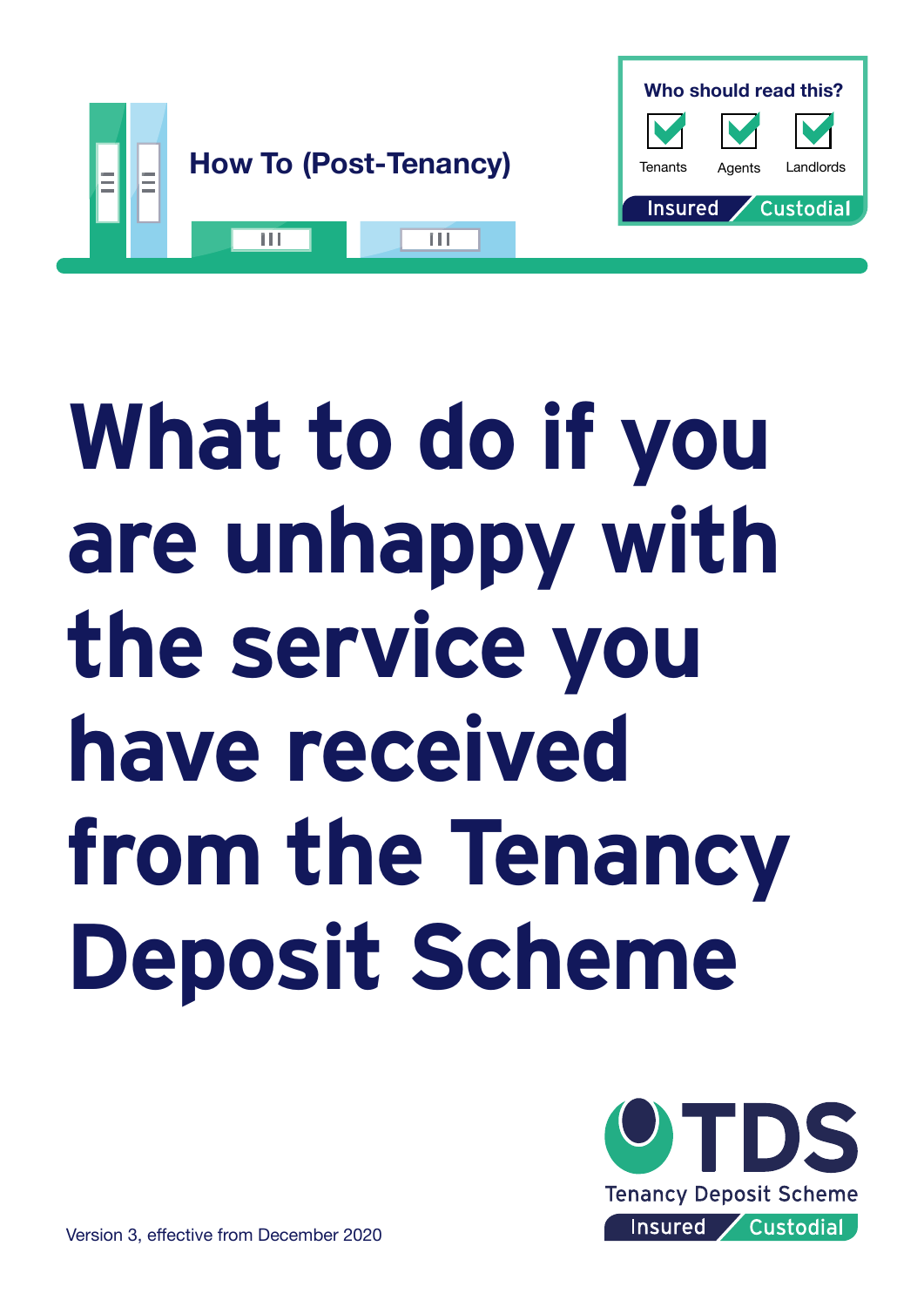The Tenancy Deposit Scheme (TDS) is committed to providing an excellent service.

However, as in any organisation, things can go wrong. Whether you are a tenant, landlord or agent, you may feel we have not handled matters as we should have done.

We would like to hear from you if you are not happy with our service or how we have dealt with a case.

Please tell us of any concerns about what we did. We take all concerns seriously and deal with them promptly, fully and fairly. We try to learn any lessons that will help improve our service.

We will respond to you helpfully and courteously, and we expect all parties to a dispute to deal with us in a similar way.

#### Our complaints policy is split into three sections:



#### **Complaints about our service**

If your complaint relates to our service, please read **Section 1** of this guide.



 **Complaints to the Independent Complaints Reviewer** If your complaint relates to the way in which your complaint was handled, please read **Section 3** of this guide. **3**

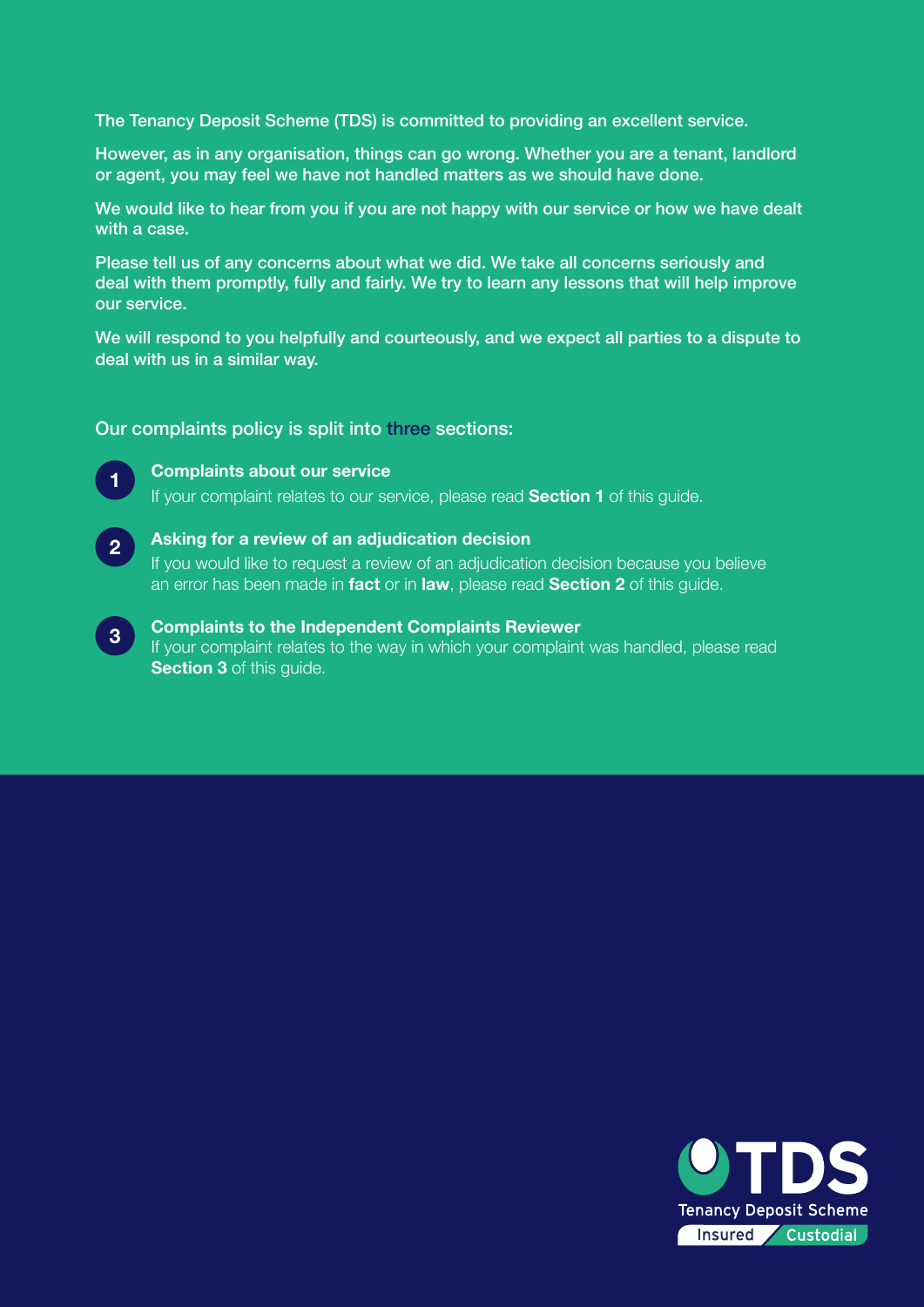

# **1 Complaining about our service**

We would like to hear from you if you have complaints about our service to you – for example, if you feel that:

- you have faced unreasonable delay, unprofessional conduct or rudeness from our staff;
- we have failed to keep you properly informed.

We will respond to complaints about our service within 5 working days of receiving them.

#### **In the first instance**

Does your question relate to the progress of a specific case before we have made an adjudication decision? If so, we will have sent you updates that show the name and contact details of the person responsible for progress. Please contact them first.

If your question does not relate to a specific case, please contact Customer Operations on 0300 037 1000 who will help or escalate your concern to a TDS member of staff, who will make direct contact with you.

We can resolve most issues at this stage.

#### **If you are still unhappy**

Please send your complaint to us **within 28 calendar days** of the problem arising. Please do this by email or letter using the addresses on the back of this leaflet. Putting your complaint in writing will help us understand it better and respond fully.

You can ask someone to help you put your complaint in writing if you wish. If you cannot put your complaint in writing, please let us know why.

When contacting us, please:

- give us your name and contact details;
- tell us whether you are the agent, tenant, or landlord, or are representing the tenant or landlord;
- quote the case reference number and the address and postcode of the tenancy property, if you have these details;
- if you do not have a case reference number, quote the reference number on your Tenancy Deposit Protection Certificate;
- let us know what aspect of the service you are complaining about;
- say how you would like us to put matters right.

We will acknowledge your complaint within 1 working day and will respond to your concerns within **5 working days** of receiving it. If we cannot respond to all the issues you have raised within 5 working days, we will write to let you know why and when you can expect a reply.

#### **What will happen if you agree with my complaint?**

If we decide our service fell short of our normal standards, we will take action to put matters right.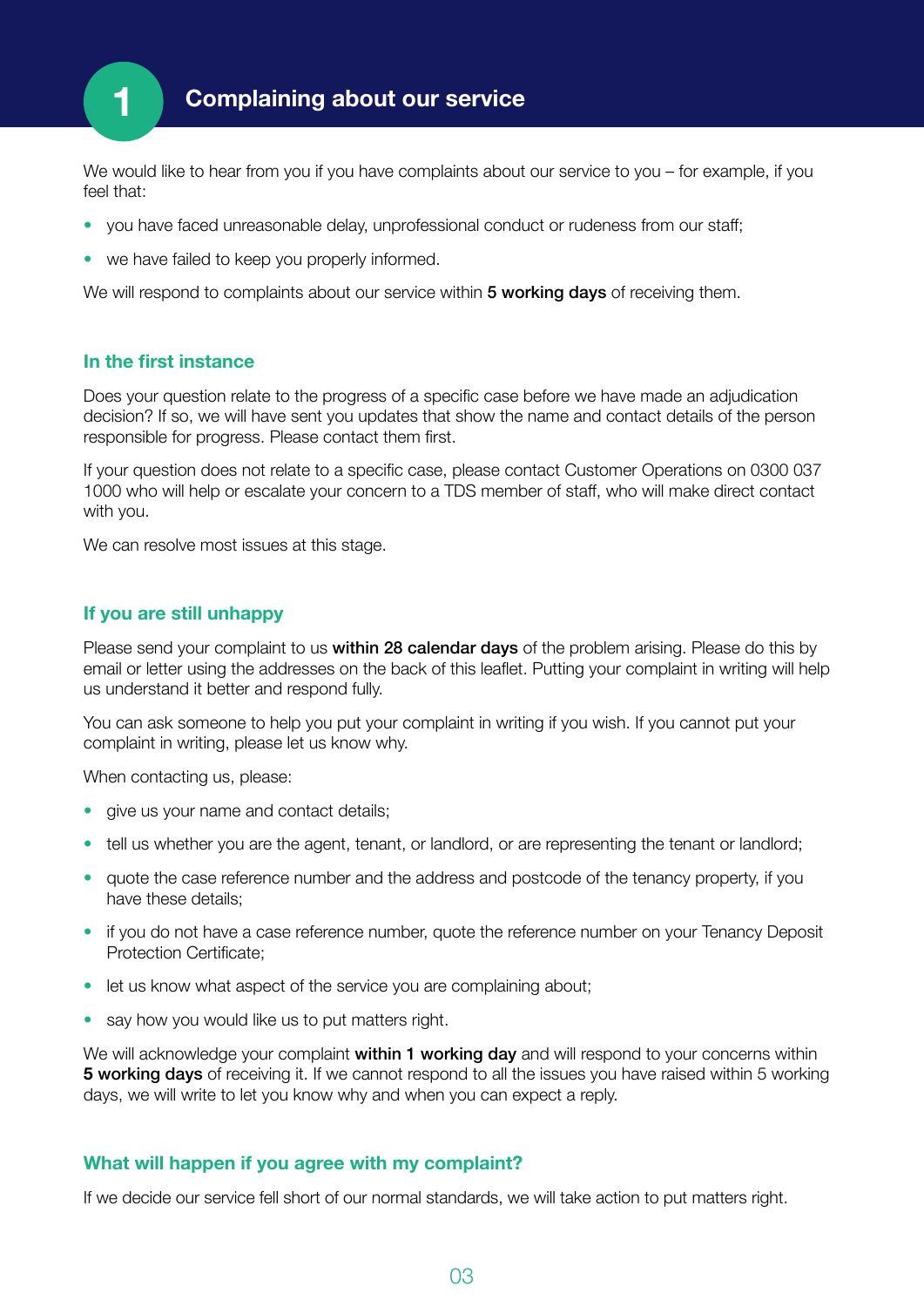

We make our adjudication decisions after considering the evidence we receive in a careful and unbiased way. By referring the dispute to TDS you agree that our decisions are final and binding, and therefore an appeal is not possible. We are not able to reverse a decision made by an adjudicator because the disputed deposit will have already been paid to the parties and we have no legal authority for retrieval or redistribution.

Please visit our website and look at the Guides and Case Studies sections. These explain in detail how the adjudication process works and the principles we follow when making adjudication decisions. These may help you resolve your concerns more quickly and save you needing to contact us again.

# **Can I appeal against the decision made in an adjudication?**

No, you agreed that the decision would be final and binding. You can, however, ask for the adjudication decision to be reviewed, but only if you can clearly demonstrate that we have made an error in fact or law.

If you request a review of an adjudication decision on the basis only that you disagree with the outcome of the decision and are not able to demonstrate a clear error in fact or law, the requested review will be declined.

If you are able to demonstrate an error in fact or law, within a request for a review of an adjudication decision, we will respond to the request for review within 14 calendar days of receipt.

## **How do I request a review of an adjudication decision?**

Please send us a completed Adjudication Review form:

- within 28 calendar days from the date of our letter or email giving you the adjudication decision;
- by email or letter, using the addresses on the back of this leaflet. Putting your request in writing will help us understand it better and respond fully.

You can ask someone to help you put your request in writing if you wish. If you cannot put your request in writing, please let us know why.

When contacting us, please:

- give us your name and contact details;
- tell us whether you are the agent, tenant or landlord, or are representing the tenant or landlord;
- quote the case reference number and the address and postcode of the tenancy property, if you have these details;

if you do not have a case reference number, quote the reference number on your Tenancy Deposit Protection Certificate;

- let us know where the Adjudicator made an error in fact or in law or why you consider the Adjudicator did not arrive at a fair judgment properly based on the evidence available to TDS at the time;
- say how you would like us to put matters right.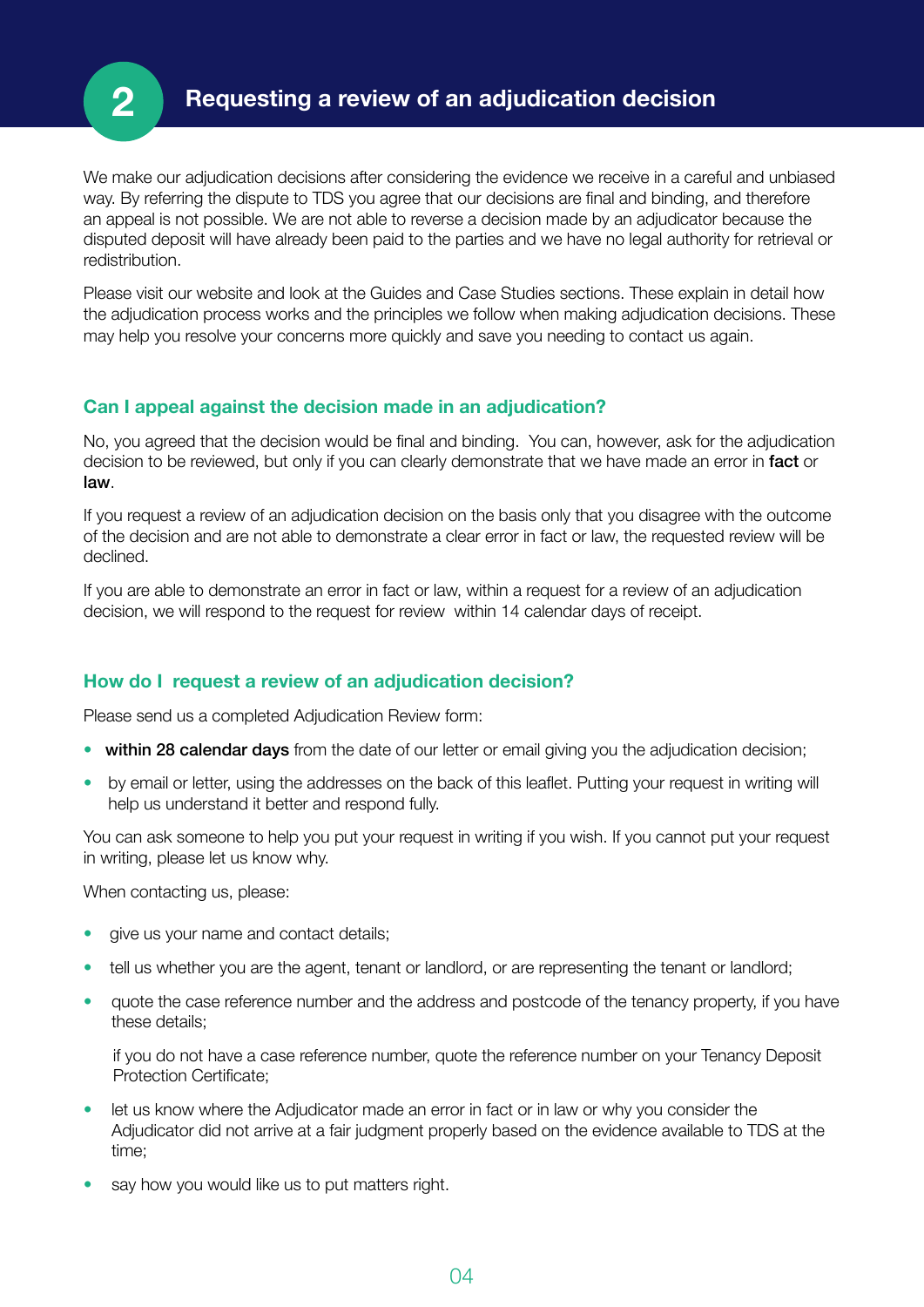## **What happens after I've sent you my Adjudication Review form?**

We will write to you with our response within 14 calendar days of receipt. If the request for review has been declined, we will explain why.

#### **What will happen if you accept my request for Adjudication Review?**

We will ask another adjudicator to review the decision that was taken in the light of your comments in the review request. If we decide that we did not handle your case correctly, we will take action to put things right. This decision will be final.

# **How do I know that your review of my adjudication decision is fair and impartial?**

We will ensure that the person responsible for dealing with your review will have had no prior involvement, knowledge or handling of your dispute.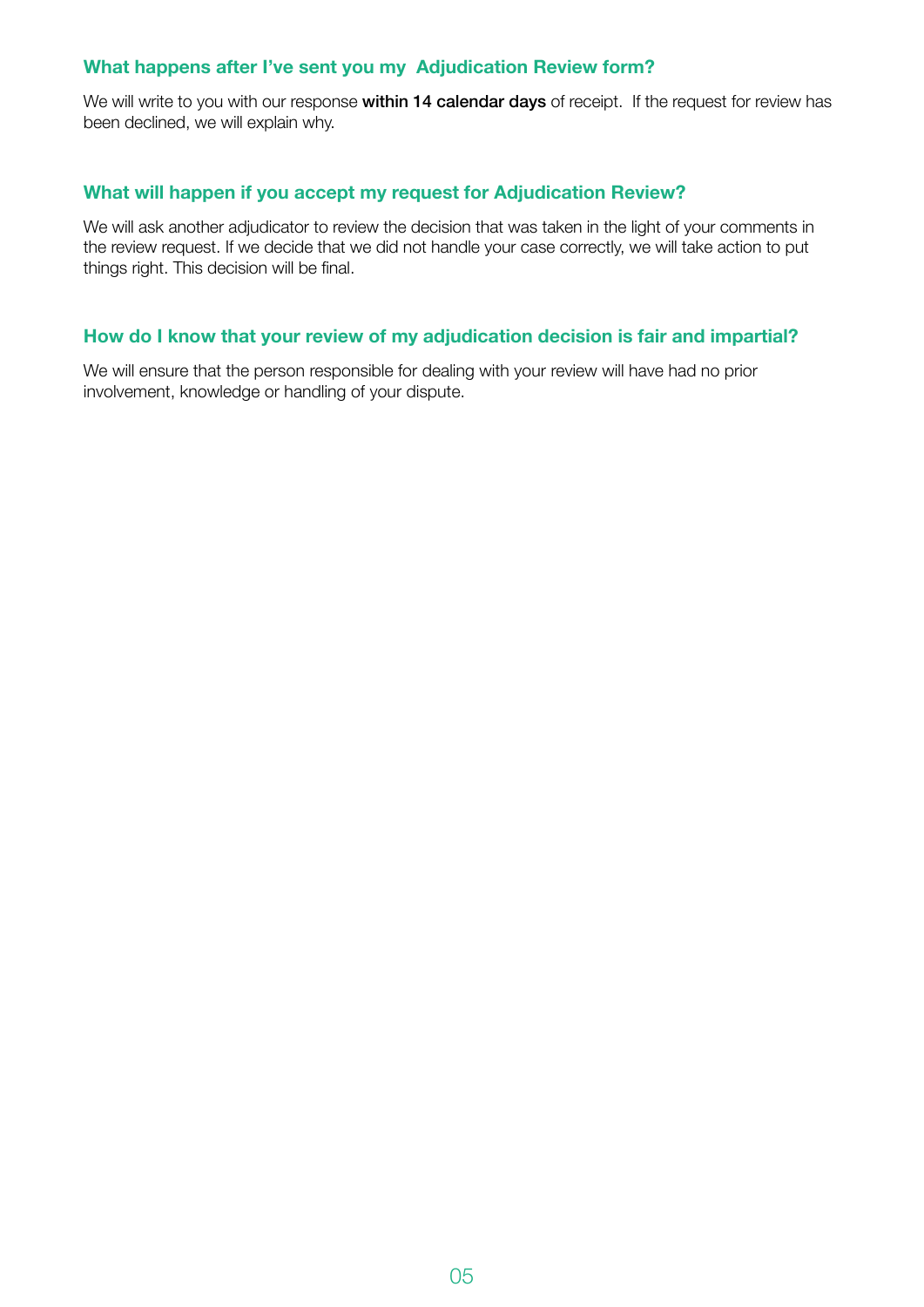

If you remain unhappy about TDS' response to your request for a review about an adjudication decision or other aspect of TDS' customer service, you can escalate your complaint to the external Independent Complaints Reviewer. This person is not a TDS staff member but someone who is appointed to take an independent view of complaints and reports annually to the TDS Board on their work.

#### **What can the Independent Complaints Reviewer do?**

The external Independent Complaints Reviewer can review the handling of investigated complaints and requests for adjudication review to ensure that the process has been fair and transparent, and that the issues raised in the complaints process have been properly considered.

Where the Reviewer considers that a mistake has been made in the handling of a complaint, they can recommend corrective action or the payment of compensation by TDS.

The Reviewer acts completely independently of any influence from TDS. Once they have made their decision, there is no further appeal available.

#### **The Independent Complaints Reviewer will NOT:**

- look at a complaint which has not been handled through TDS' published complaints process;
- review an adjudication decision to ensure that the decision made in an Adjudication Review was correct;
- deal with complaints which do not relate to the service provided by TDS in its dispute resolution and other customer service functions.

The Reviewer may also decline to accept a referral, or terminate their review of a complaint, if the behaviour of the person making the complaint becomes unacceptable. TDS' policy on unacceptable behaviour by customers can be seen here:

[Our policy on unacceptable behaviour by customers](https://www.tenancydepositscheme.com/resources/files/Our%20policy%20on%20unacceptable%20behaviour%20by%20customers.pdf)

#### **Asking the Independent Complaints Reviewer to get involved**

- You must tell TDS in writing that you are unhappy with the way in which your complaint has been handled;
- You must do this within 14 calendar days of TDS confirming that it has completed its own internal procedures in relation to your complaint;
- You and any joint party will be asked to consent to your personal details, complaint details, and case file details being shared with the Independent Complaints Reviewer.
- If TDS does not receive consent from you and any joint party to share your personal details, complaint details and the case file with the Independent Complaints Reviewer within 14 calendar days, the request for referral to the Independent Complaints Reviewer will be closed.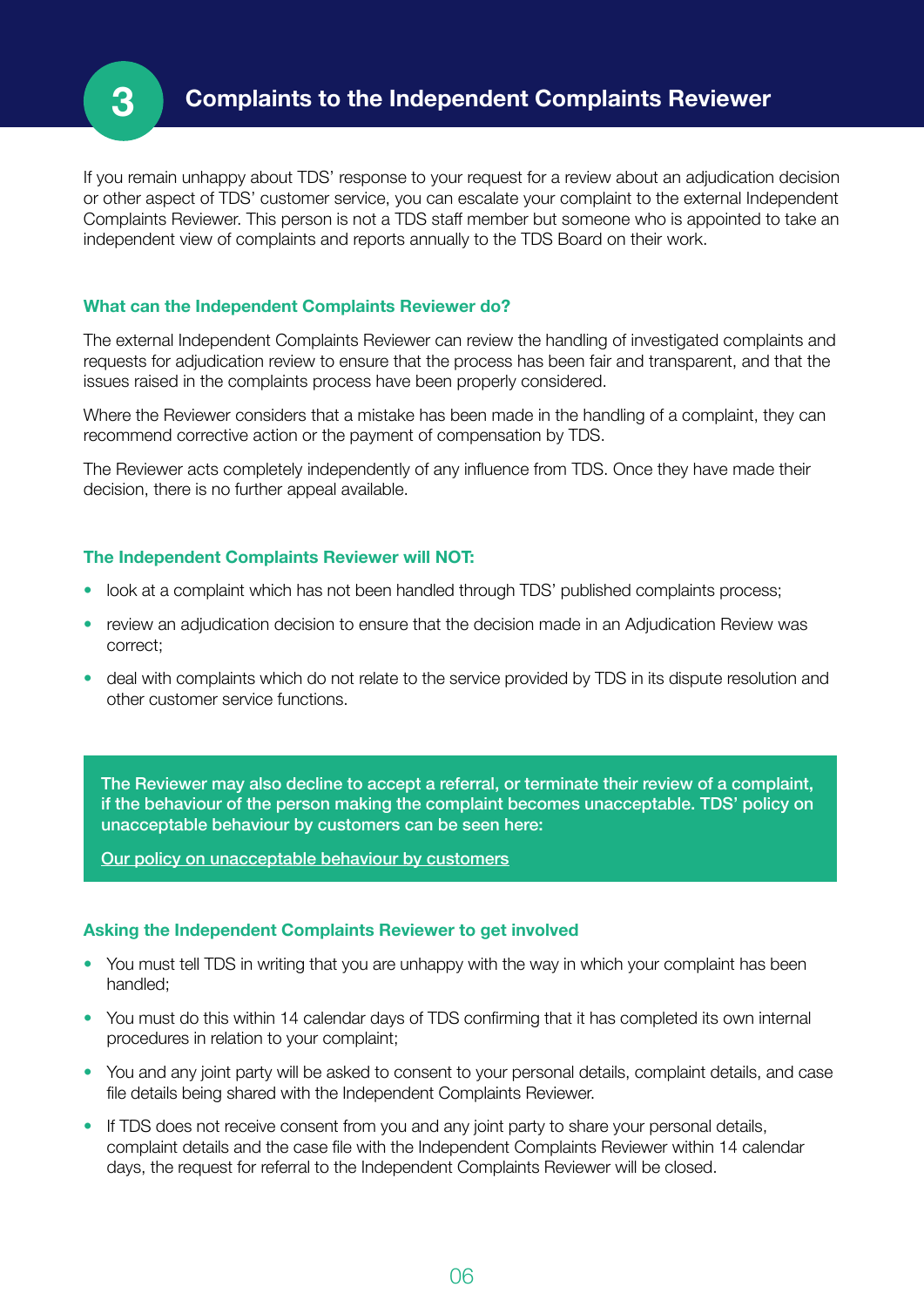#### **What happens next**

TDS will review your complaint to make sure that the Reviewer will be able to deal with it. Where this is not the case, TDS will advise you within 5 calendar days of receiving your request for referral to the Reviewer.

Upon receipt of the consent of all complainants the Reviewer will consider the information that you have provided. They will also have access to TDS' records that are relevant to your complaint.

- The Reviewer may themselves reject a referral within 5 calendar days of receiving it, if they do not consider it falls within the criteria they are able to consider (see above). This will be confirmed to you in writing.
- Where the Reviewer accepts a referral they will aim, within 14 calendar days of receiving it, to issue a written response to you and to TDS, setting out their findings as to whether TDS failed to follow the correct process in investigating and responding to your original complaint. The Reviewer will contact the complainant directly should it not be possible for the Reviewer to issue such a response within 14 calendar days and provide details as to when a written response will be issued.

Where the Reviewer considers that a mistake has been made, they may make recommendations to put the matter right. This can include requiring TDS to:

- make an apology; and/or take some other corrective action; and/or
- pay appropriate compensation for damage, distress or inconvenience to the person or organisation making the complaint.

The purpose of the Reviewer's recommendations is to remedy the mistake identified and try to put you in the position you would have been in had things not gone wrong. Recommendations may also be made that relate to TDS' operating procedures in order to avoid other similar errors in the future.

Except where it contains a material error, the Reviewer's written decision and any recommendations within it will be final. There is no appeal against the Reviewer's written decision.

As a result, the Reviewer and TDS will not engage in further correspondence with complainants after their decision has been sent, unless there is a material error.

We are committed to dealing with complaints fairly and impartially, and to providing a high standard of customer service. We aim to put things right successfully for our customers where things have gone wrong as a result of our actions.

We will respond to all complaints in a courteous way. However, we will not respond to anyone who is aggressive or rude, or who threatens a member of our staff.

Our website gives full details of TDS Customer Service Standards, and our procedures for dealing with difficult or abusive customers.